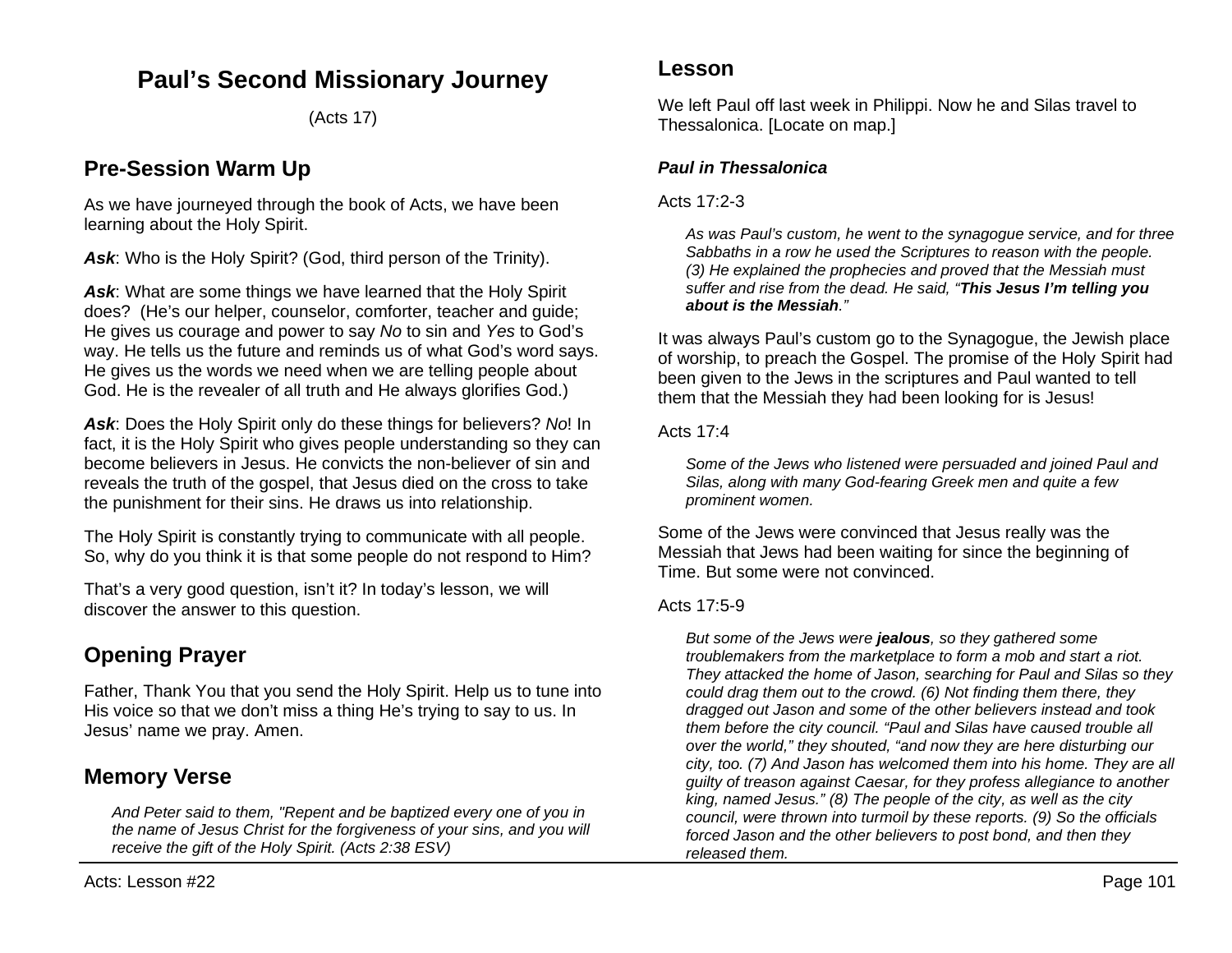God is making Himself known to all people all the time; the Holy Spirit is talking to each one of us. Look around, don't you see the hand of God everywhere? When you consider our own human bodies and how God has created us so wonderfully. When you look at how birds can fly and fish can swim, do you think of what an amazing God we have? How about when you look at the night sky and see the moon and the stars and realize He is keeping the whole universe running perfectly.

Ask: Why is it that some people trust in Jesus for their salvation but others do not?

*Ask*: What caused people to reject Paul's message? (Look at verse 5. They were jealous.)

When it speaks of the Jews here in verse 5, it is talking about the leaders of the Jewish religion—the scribes and Pharisees. They tried to block anyone from putting their trust in Jesus because that would cause them to lose control of the people.

Look at what their jealousy caused them to do: They went to Berea to stir up trouble for the believers. They formed a mob and started a riot and attacked Jason They dragged Jason and some others before the city council. Then they were forced to pay money to get released.

Later that night, Paul and Silas went to another town:

## *Paul in Berea*

### Acts 17:10-12

*That very night the believers sent Paul and Silas to Berea. When they arrived there, they went to the Jewish synagogue. (11) And the people of Berea were more open-minded than those in Thessalonica, and they listened eagerly to Paul's message. They searched the Scriptures day after day to see if Paul and Silas were teaching the truth. (12) As a result, many Jews believed, as did many of the prominent Greek women and men.*

Here, as Paul was teaching the Bereans about Jesus, they carefully examined the Scriptures to see if what Paul was saying was true. And, the Holy Spirit spoke to their hearts and assured them that Paul was telling the truth. So, they very willingly placed their faith in Jesus.

So, what made the difference between the Jewish leaders in Thessalonica and the people in Berea? Why were some people receptive and some not? The Bereans were hungry for the truth. Remember, Jesus said in the Sermon on the Mount,

#### Matthew 5:6

*God blesses those who hunger and thirst for justice, for they will be satisfied.*

The Bereans didn't just accept what Paul said was true, they went home and searched the Scriptures for themselves to see if he was telling them the truth. And they listened to the voice of the Holy Spirit. As a result, many of them believed. But this made the Jews in Thessalonica angry.

#### Acts 17:13

*But when some Jews in Thessalonica learned that Paul was preaching the word of God in Berea, they went there and stirred up trouble.*

When the Jewish religious leaders in Thessalonica heard that people in Berea were trusting in Jesus, they traveled there and stirred up trouble.

So, they believers in Berea quickly got Paul on a boat that set sail for Athens.

### Acts 17:14-16

*The believers acted at once, sending Paul on to the coast, while Silas and Timothy remained behind. (15) Those escorting Paul went with him all the way to Athens; then they returned to Berea with instructions for Silas and Timothy to hurry and join him. (16) While Paul was*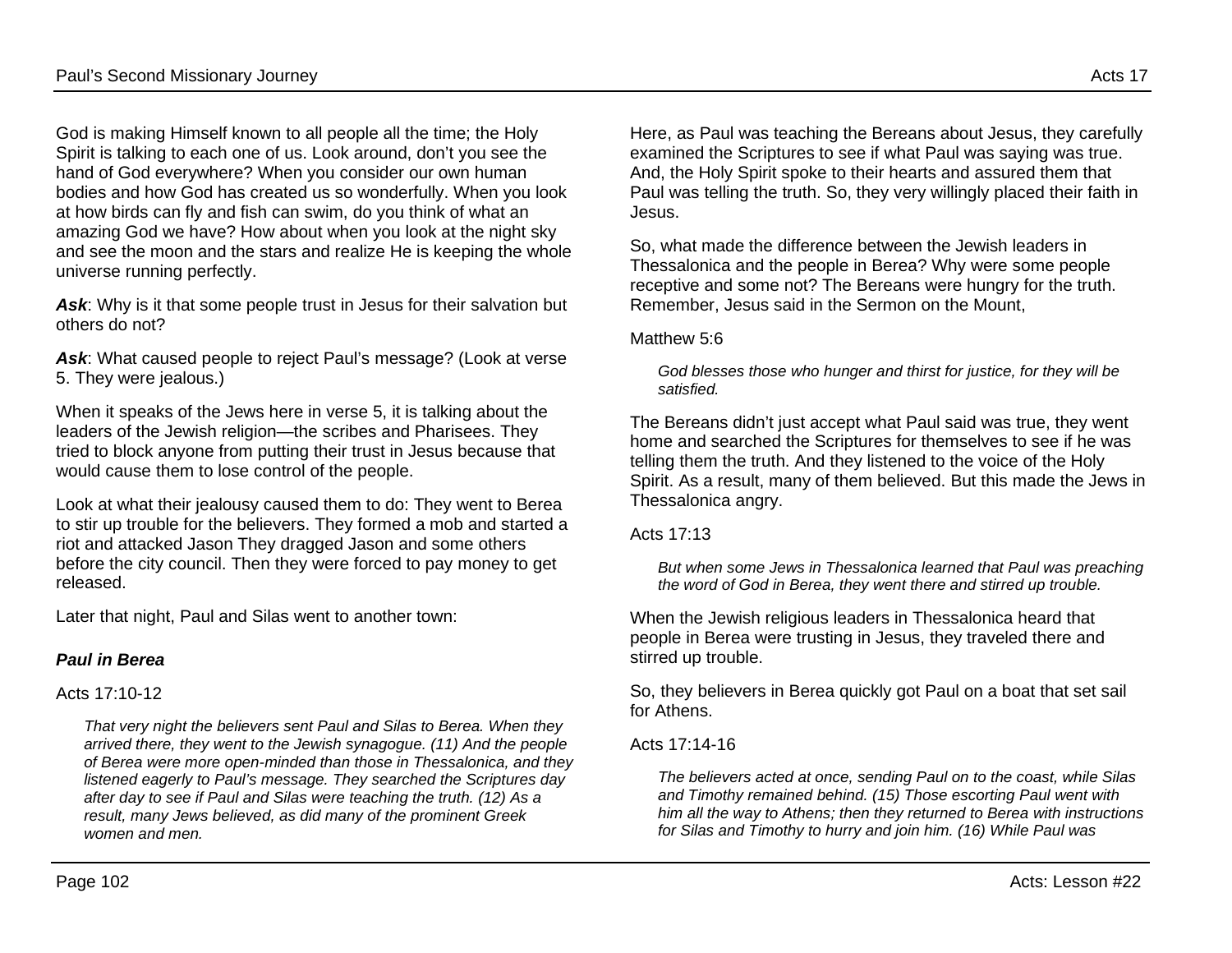*waiting for them in Athens, he was deeply troubled by all the idols he saw everywhere in the city.*

### *Paul in Athens*

Athens was a city full of idols. As Paul was walking through the city, he saw all the statues that represented the gods the people of Athens worshipped. The Holy Spirit gave Paul wisdom how to speak to these people.

#### Acts 17:22-23

*So Paul, standing before the council, addressed them as follows: "Men of Athens, I notice that you are very religious in every way, (23) for as I was walking along I saw your many shrines. And one of your altars had this inscription on it: 'To an Unknown God.' This God, whom you worship without knowing, is the one I'm telling you about.*

Just to make sure they hadn't left out any gods, they had a statue for an unknown God. So, Paul began to teach them about this unknown God that they worshiped along with all the other idols.

#### Acts 17:24-27

*"He is the God who made the world and everything in it. Since he is Lord of heaven and earth, he doesn't live in man-made temples, (25) and human hands can't serve his needs—for he has no needs. He himself gives life and breath to everything, and he satisfies every need. (26) From one man he created all the nations throughout the whole earth. He decided beforehand when they should rise and fall, and he determined their boundaries. (27) "His purpose was for the nations to seek after God and perhaps feel their way toward him and find him though he is not far from any one of us.*

Paul explained how God is the Creator of all things and deserves our worship.

#### Acts 17:29-31

*And since this is true, we shouldn't think of God as an idol designed by craftsmen from gold or silver or stone. (30) "God overlooked people's* 

*ignorance about these things in earlier times, but now he commands everyone everywhere to repent of their sins and turn to him. (31) For he has set a day for judging the world with justice by the man he has appointed, and he proved to everyone who this is by raising him from the dead."*

The crowd had different responses to Paul's message.

#### Acts 17:32-34

*When they heard Paul speak about the resurrection of the dead, some laughed in contempt, but others said, "We want to hear more about this later." (33) That ended Paul's discussion with them, (34) but some joined him and became believers. Among them were Dionysius, a member of the council, a woman named Damaris, and others with them.*

Some people sneered at Paul, but some wanted to hear more about what Paul had to say. Some became believers.

*Ask*: What can we learn from this? Why is it that some people trust in Jesus for their salvation but others do not? Why is it that some people can hear the voice of the Holy Spirit and others do not? [Teacher, let the students discuss.]

Acts 28:27 [Have kids turn to this verse….]

*For the hearts of these people are hardened, and their ears cannot hear, and they have closed their eyes—so their eyes cannot see, and their ears cannot hear, and their hearts cannot understand, and they cannot turn to me and let me heal them.'*

We must tune our spiritual ears to hear His voice. In other words, we must desire to hear God speaking into our lives. One way to hear God speaking to us is by looking at His creation. When I think about how amazing every one of His creatures is, I just want to fall on my knees and worship God. [Humming birds, woodpeckers, etc.]

But the very best way to "hear" the voice of God, is by spending time alone with Him, reading His word. The Bible tells us everything we need to know for life and godliness. (2 Peter 1:3)